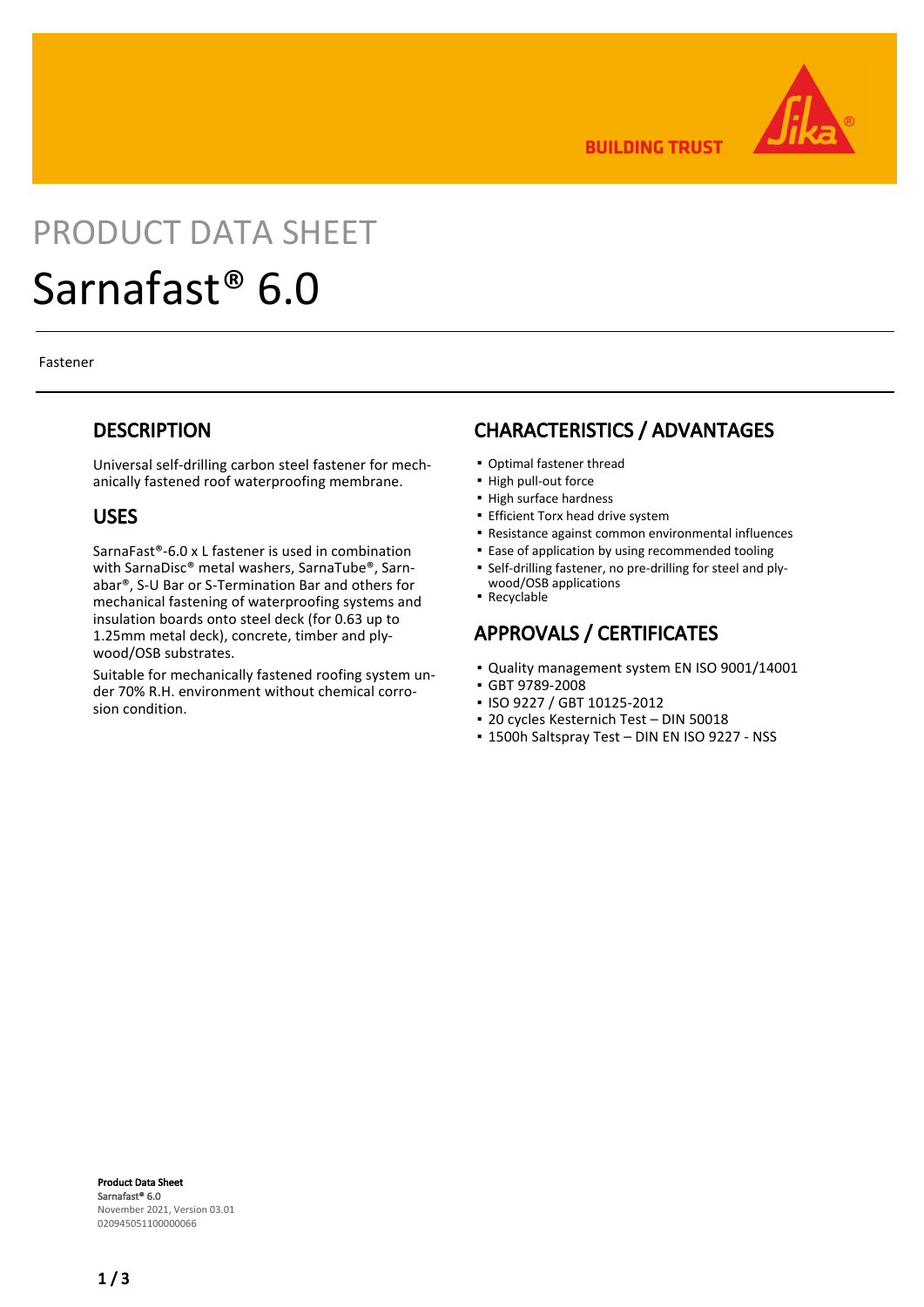#### Packaging

|                           |                                                                                                                                    | $\overline{\mathcal{O}}$ THREAD    | $\mathsf{L}_0$<br>LTHREAD<br>LTOT |                                                 |                      |                     |
|---------------------------|------------------------------------------------------------------------------------------------------------------------------------|------------------------------------|-----------------------------------|-------------------------------------------------|----------------------|---------------------|
|                           | $\pmb{\mathcal{W}}$ head                                                                                                           |                                    |                                   |                                                 |                      |                     |
|                           | tem Code                                                                                                                           | Length(<br>mm)<br>L <sub>TOT</sub> | Thread<br>free<br>(mm)<br>$L_0$   | Thread<br>length<br>(mm)<br>L <sub>THREAD</sub> | Package<br>(pcs/box) | Weight (<br>kg/box) |
|                           | 628640                                                                                                                             | $6.0*35$                           | 0                                 | 32                                              | 1000                 | 5.53                |
|                           | 629112                                                                                                                             | $6.0*60$                           | 0                                 | 57                                              | 600                  | 5.31                |
|                           | 629129                                                                                                                             | $6.0*70$                           | 0                                 | 67                                              | 500                  | 5.10                |
|                           | 629130                                                                                                                             | $6.0*80$                           | 5                                 | 75                                              | 400                  | 4.62                |
|                           | 629131                                                                                                                             | $6.0*100$                          | 25                                | 75                                              | 300                  | 4.24                |
|                           | 629196                                                                                                                             | $6.0*120$                          | 45                                | 75                                              | 400                  | 6.60                |
|                           | 629190                                                                                                                             | $6.0*140$                          | 65                                | 75                                              | 300                  | 5.73                |
|                           | 629192                                                                                                                             | $6.0*160$                          | 85                                | 75                                              | 300                  | 6.10                |
|                           | 629195                                                                                                                             | $6.0*180$                          | 105                               | 75                                              | 200                  | 4.87                |
| Appearance and colour     | Silver grey                                                                                                                        |                                    |                                   |                                                 |                      |                     |
| <b>Shelf life</b>         | The product does not expire if properly stored.                                                                                    |                                    |                                   |                                                 |                      |                     |
| <b>Storage conditions</b> | SarnaFast® 6.0 must be stored indoors or under roof, under dry conditions<br>protected from direct sunlight, rain, frost and snow. |                                    |                                   |                                                 |                      |                     |
| <b>Surface</b>            | Smooth surface                                                                                                                     |                                    |                                   |                                                 |                      |                     |
| <b>Dimensions</b>         | Outside Diameter: 6.0 mm                                                                                                           |                                    |                                   |                                                 |                      |                     |
| <b>SYSTEM INFORMATION</b> |                                                                                                                                    |                                    |                                   |                                                 |                      |                     |
| System structure          | Fastener drive:                                                                                                                    |                                    |                                   |                                                 |                      |                     |
|                           | Drive form: TX25                                                                                                                   |                                    |                                   |                                                 |                      |                     |
|                           | <b>Auxiliary Product:</b><br>· SarnaDisc® Washer<br>• SarnaTube® Tubes<br>• S-U Bar                                                |                                    |                                   |                                                 |                      |                     |

- Sarnabar®
- S-II/III Termination Bar
- Compatible with all types of Sikaplan® and Sarnafil® waterproofing membranes.

**BUILDING TRUST** 

### APPLICATION INFORMATION

| Ambient air temperature | -20 °C min. / +60 °C max.   |
|-------------------------|-----------------------------|
| Substrate temperature   | $-30$ °C min. / +60 °C max. |

Product Data Sheet Sarnafast® 6.0 November 2021, Version 03.01 020945051100000066